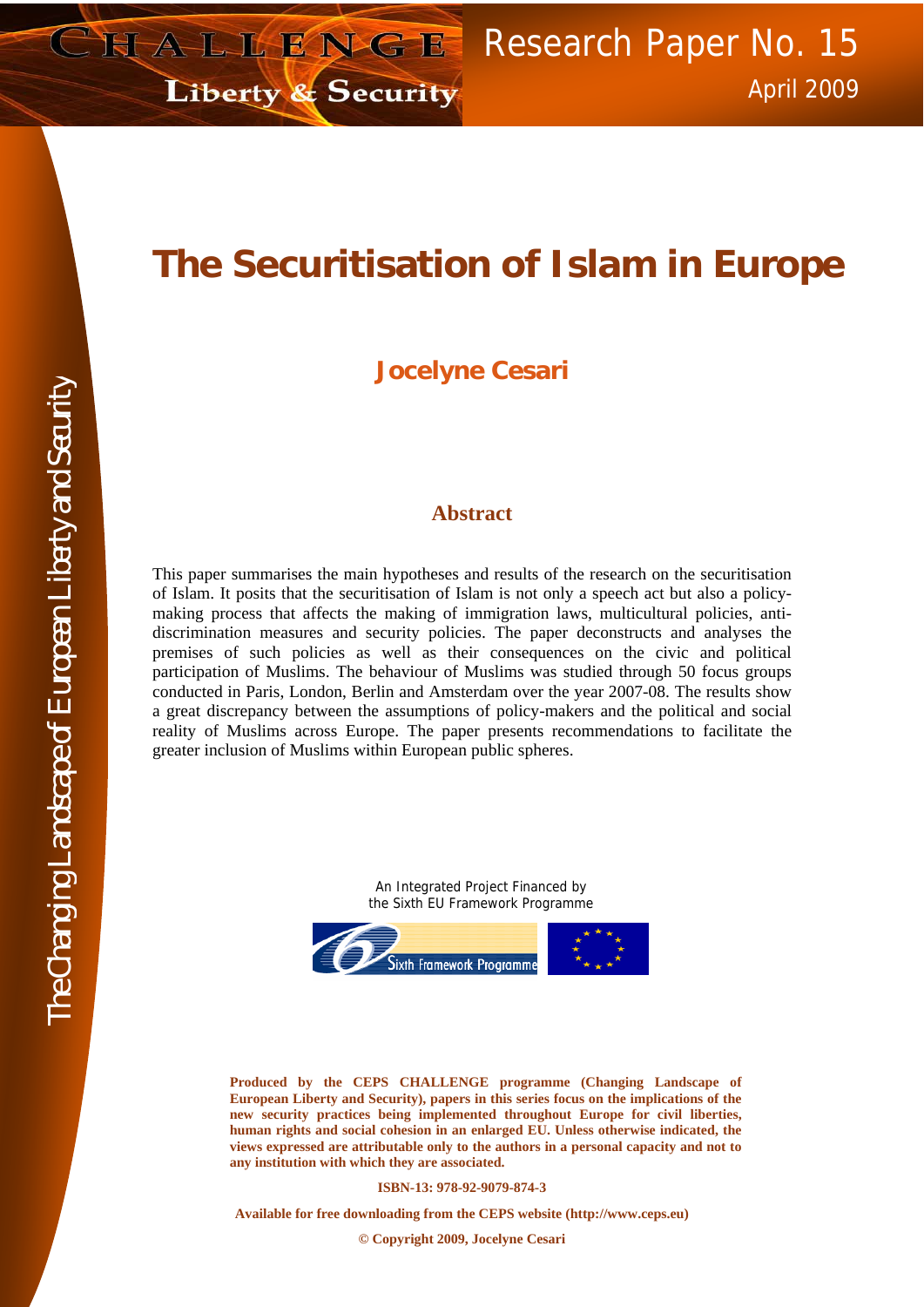## **Contents**

| 1. |  |  |
|----|--|--|
| 2. |  |  |
| 3. |  |  |
| 4. |  |  |
| 5. |  |  |
| 6. |  |  |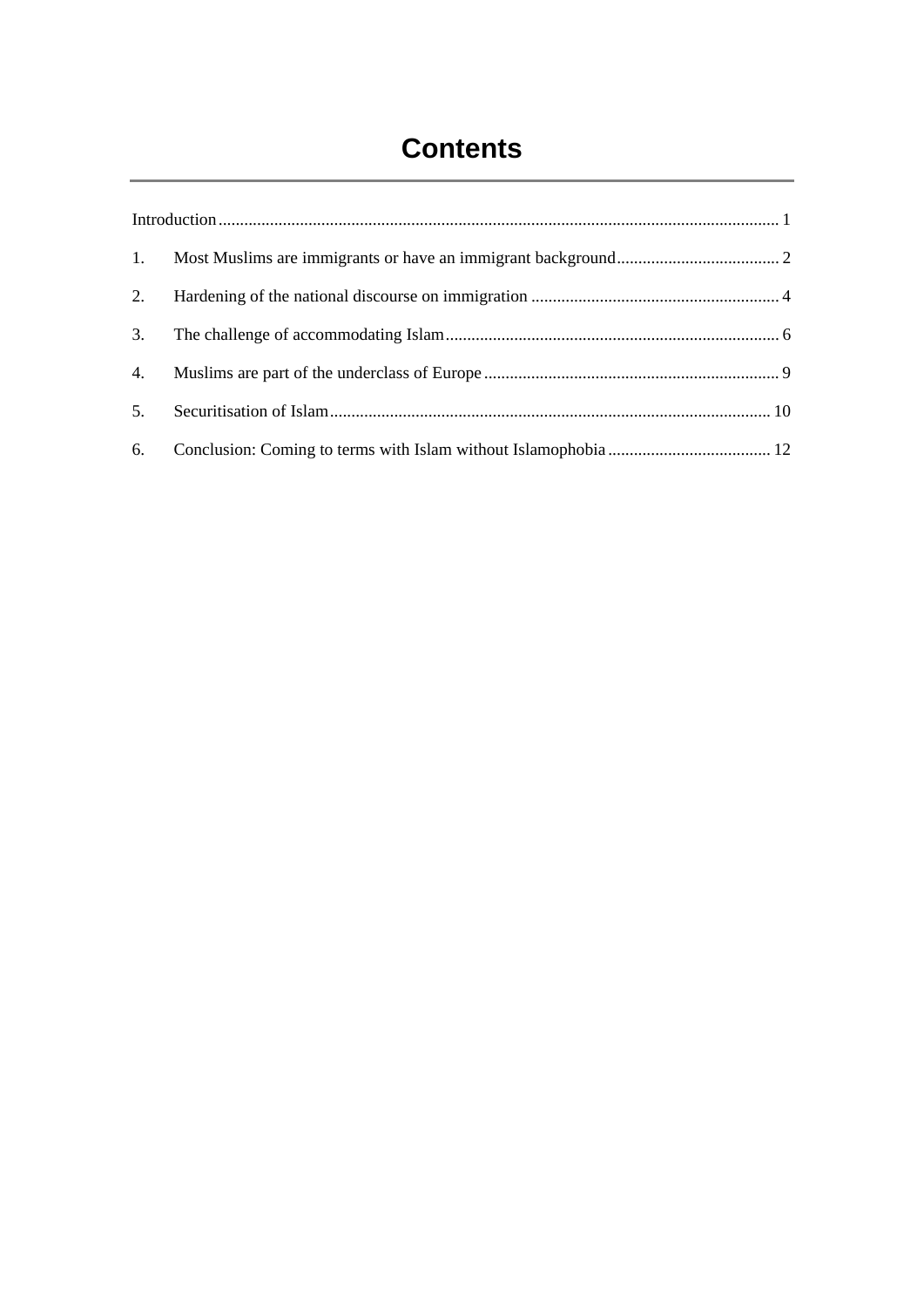# **THE SECURITISATION OF ISLAM IN EUROPE** *CHALLENGE RESEARCH PAPER NO. 14 / APRIL 2009*  **JOCELYNE CESARI \***

#### **Introduction**

European discourse on Islam is a microcosm of the debate on Islam's compatibility with the West. Because Western countries generally associate Islam with the al-Qaeda movement, the Palestinian issue and Iran, their discussion of the religion involves an essentialised approach to a multifaceted faith. In his book *Good Muslim, Bad Muslim*, Mahmood Mamdani refers to this slant as 'culture talk', or viewing the religion as a single unified ideology spreading from Europe to Iraq and Afghanistan. According to this perspective, Islam is steeped in history and absolutely incapable of innovation, and Muslims are defined by an almost compulsive conformity to their past and an inability to address the current challenges of political development and religious liberal thinking. Therefore, culture talk justifies the artificial divide between modern and pre-modern religions and between secularism and Islam.<sup>1</sup> Culture talk has become prevalent in modern international relations discourse, in part because it refers to stereotypes that are familiar to the historical consciousness of Western politicians and intellectuals.

The use of these trite depictions of Islam in professional debates has established a paradoxical policy of European governments both fearing and fostering radicalisation in a process I call the 'securitisation' of Islam. The conditions that lead to this development have already occurred: The European state views Muslim groups as a threat to its survival and takes measures to reassure citizens that it will not allow the incubation of terrorism. However, the politicisation of religion essentially impoverishes and threatens its survival, $2$  leading devout Muslims to feel resentful of the interference of non-religious actors. Thus, the measures intended to prevent radicalisation actually engender discontent and prompt a transformation of religious conservatism to fundamentalism. This is the process of securitisation. It involves actors who propose that Islam is an existential threat to European political and secular norms and thereby justifies extraordinary measures against it. Ole Weaver best explains repercussions of such actions: "When mobilised as politics, religion represses the transcendence of the divine. Fear and trembling is replaced by absolute certainty.<sup>33</sup> As an existential concept, faith is easily securitized, and it can incite a proclivity for violence in place of pious concepts.

In this paper, we acknowledge that the politicisation of Islam started in Muslim-majority countries and was intensified and radicalised by Muslim actors before spreading to Europe. In this condition, the situation of Islam in the West cannot be disconnected from the political and

<sup>\*</sup> Dr Jocelyn Cesari is a Lecturer on Islamic Studies at Harvard University, Senior Research Fellow at CNRS-Paris and Center for Middle Eastern Studies and Director of the Islam in the West Program. She is the author of *When Islam and Democracy Meet: Muslims in Europe and in the United States*, Palgrave, 2006 and *European Muslims and the Secular State*, Ashgate, 2007.

<sup>&</sup>lt;sup>1</sup> See Talal Asad, "Secularism, Nation-State, Religion", in *Formations of the Secular: Christianity, Islam Modernity, Stanford, CA: Stanford University Press, 2003.* 

 $^{2}$  Ibid., p. 175.

<sup>&</sup>lt;sup>3</sup> Carsten Bagge Laustsen and Ole Waever, "In Defense of Religion, Sacred Reverent Objects for Securitisation", in Pavlos Hatzopoulos (ed.), *Religion in International Relations, the Return from Exile*, London: Palgrave, 2003.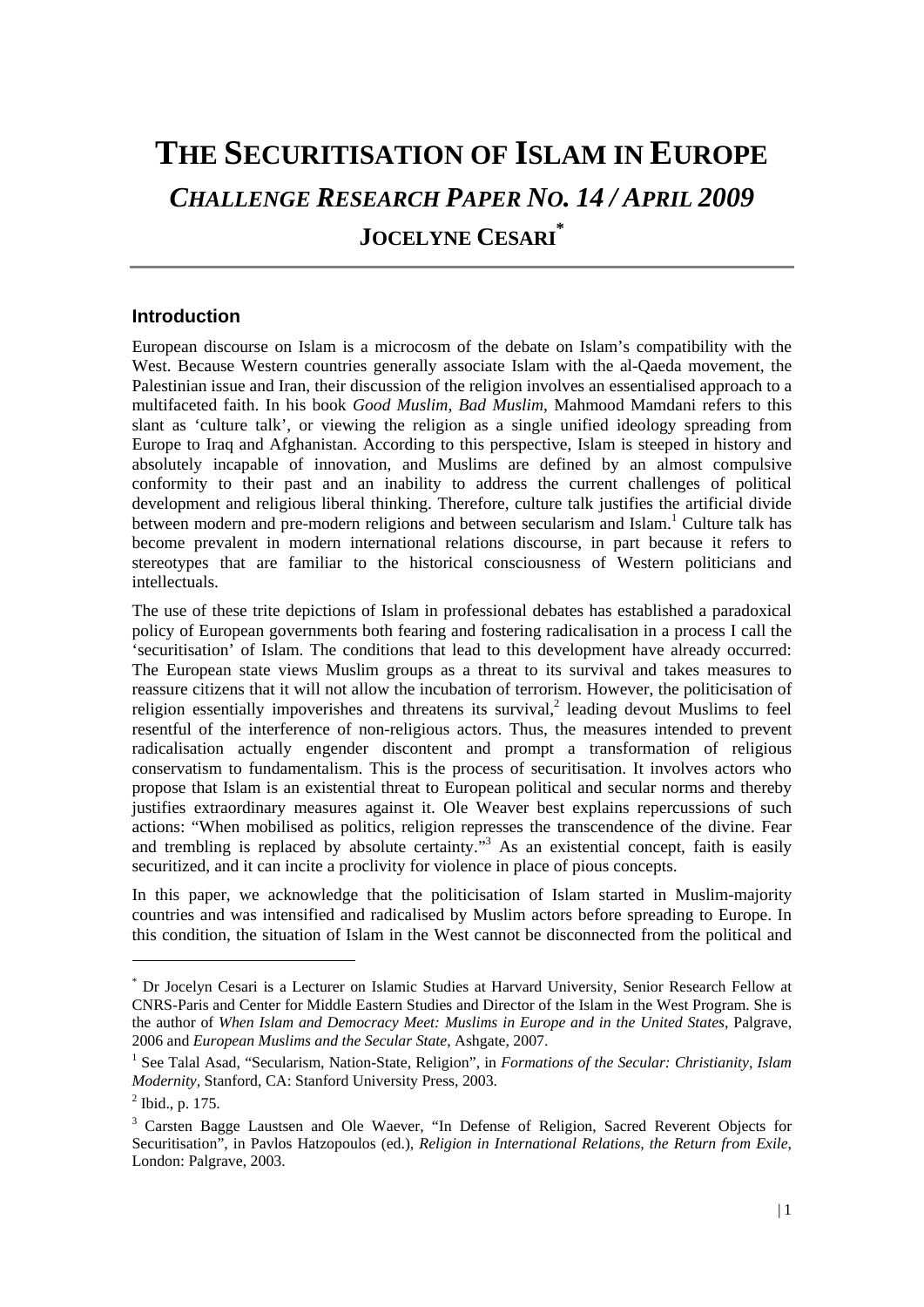<u>.</u>

religious contexts of Muslims in the Muslim world.<sup>4</sup> This research analyses the conditions and outcomes of the securitisation of Islam in the European context.

European nations face a paradox: Although they seek to facilitate the socioeconomic integration of Muslims, anti-terrorism and security concerns fuel a desire to compromise liberties and restrict Islam from the public space. As domestic and national concerns converge, these factors result in cultural talk that tends to overemphasise the role of religion in the process of integration. Unfortunately, the characterisation of Islam in the current debate has begun a process of institutionalising the notion of Islam as a security threat. In both political rhetoric and policy areas, politicians and academics are conflating factors such as immigrant background, ethnicity, socio-economic deprivation and the war on terror with Islam as a religion. This research shows that the confusion has exacerbated the securitisation process.

In order to analyse this phenomenon, we proceeded in two ways. First, we looked at both the political discourses and rhetoric of policy-makers that contribute to the securitisation of Islam in a top-down manner. Next, we collected data on the attitudes of Muslim populations on issues such as religious identity, political participation and discrimination. This field research was conducted among Muslims of diverse ethnicity, national culture, generation, education level and gender. It took place in cities across Europe, including Paris, London, Amsterdam and Berlin, in order to provide a representative picture of this multifaceted issue. We organised 12 focus groups, in which more than 500 Muslims participated, across these cities. We also organised at least two control groups per city to discuss the same topics with non-Muslim immigrants.

#### **1. Most Muslims are immigrants or have an immigrant background**

According to the best estimates, Muslims currently constitute approximately 5% of the European Union's 425 million inhabitants. There are about 4.5 million Muslims in France, followed by 3 million in Germany, 1.6 million in the United Kingdom and more than half a million each in Italy and the Netherlands. Although other nations have populations composed of fewer than 500,000 Muslims, these can be substantial minorities in small countries like Austria, Sweden or Belgium. In general, these populations are younger and more fertile than the domestic populations, prompting many journalists and even academics to hypothesise that these numbers will become even more significant in the future.

The majority of Muslims in Europe come from three regions of the world. The largest ethnic group is Arab, comprising some 45% of European Muslims, followed by Turkish and South Asian. The groups are unevenly distributed based on European nations' immigrant history. In France and the United Kingdom, for example, Muslim populations began arriving from former colonies in the middle of the twentieth century, leading to a predominately North African ethnic group in France and South Asian migrants in the United Kingdom. On the other hand, the Muslim community in Germany began with an influx of 'guest-workers', mainly from Turkey, during the post-war economic boom. Although immigrants arrive in Europe from all over the world, the countries with existing Muslim populations tend to attract those from the same ethnic background. Among current European Union member states, only Greece has a significant indigenous population of Muslims, residing primarily in Thrace.

Therefore, categories of 'immigrant' and 'Muslim' overlap in Western Europe, unlike in the United States where immigration debates centre on economic and social concerns such as

<sup>4</sup> See Jocelyne Cesari, *Muslims in Europe: Local and global conditions of integration in religion and democracy in Europe*, Van Leer Institute, Jerusalem, 2008.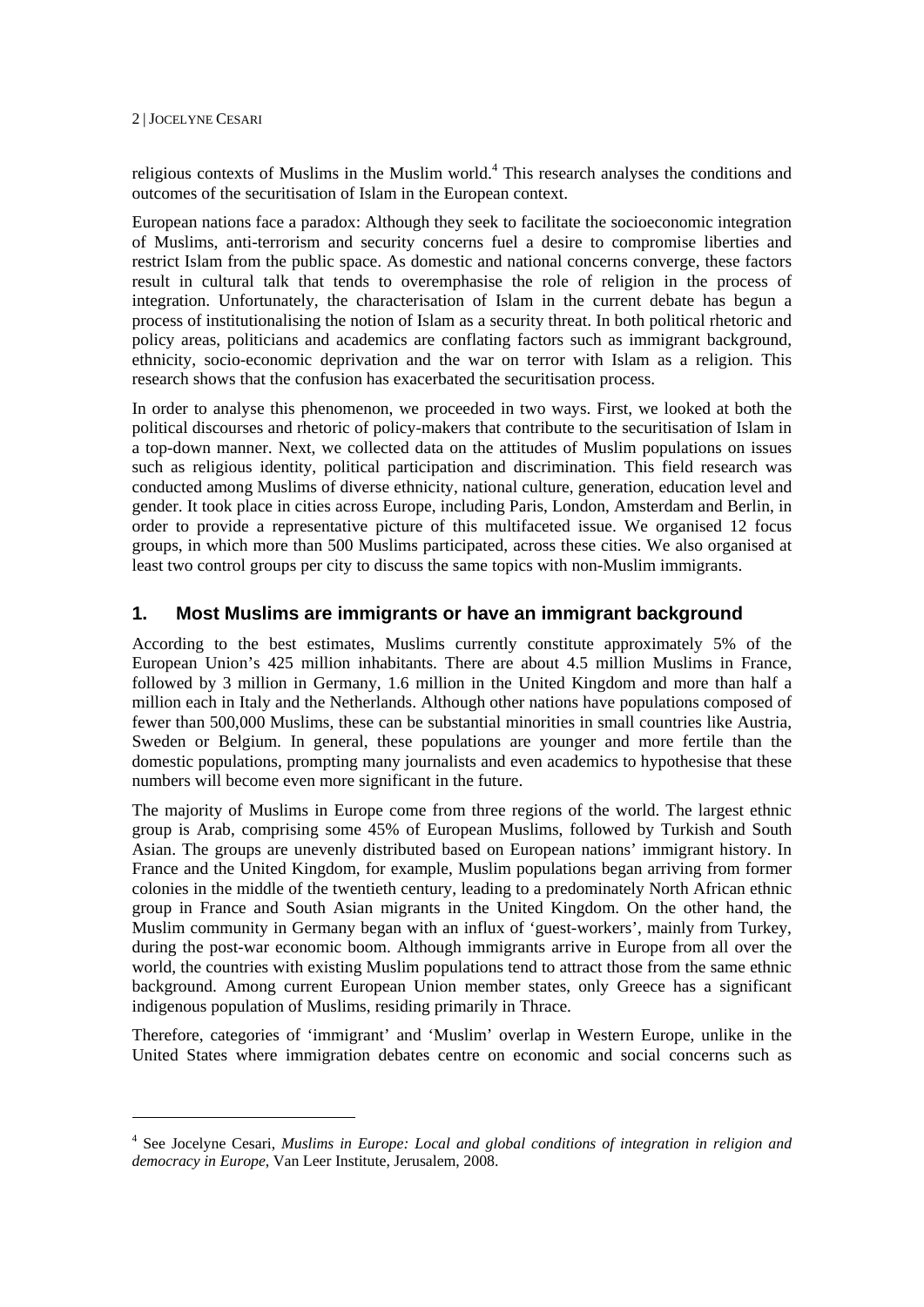wages, assimilation and language.<sup>5</sup> In America, terrorism remains at the margins of such issues: In 2006, the US Congress rarely referred to terrorism when considering new immigration measures. In Europe, by contrast, the association of Islam and immigration has led to a tightening of immigration laws specifically targeting migrants from Muslim countries.

Over the last few years, European governments have greatly restricted immigration. Part of this is certainly due to the difficulties of unemployment and poor economic conditions. For the more economically-developed countries, such as Germany, France and the United Kingdom, the prospect of admitting significant numbers of low-skill workers has become economically untenable. Instead, these countries have moved in the direction of policies oriented toward the acquisition of more highly skilled immigrants, who are seen as more economically productive. In France, Nicolas Sarkozy's call for a more selective immigration policy was supported by the legislature in May 2006. The prime minister alluded to the implications of the legal changes for France's Muslim population by stating that new migrants must accept the publication of potentially offensive or satirical cartoons in newspapers and that women must take identity photographs without head covers as well as accept treatment by male doctors. The harsher measures have been supported by both sides of the political spectrum. In October 2007, the French Parliament went further by passing an immigration bill that sanctioned DNA testing, allowed for government collection of ethnic statistics and required applicants to pass exams on the English language and French values. Although the French Constitutional Court overturned the provision allowing for the collection of ethnic statistics, it upheld the other facets of the law.

Some of the proposals for immigration and naturalisation changes openly target Muslim migrants. The Netherlands and Germany, for example, insist that immigrants must espouse Western liberal values before entering the countries: The Dutch Ministry of Aliens Affairs and Integration produced a film intended to help screen 'inappropriate' immigrants by showing them the extremes of Dutch gender relations and sexuality: The depiction of naked beachgoers, public displays of homosexual affection and assertive female characters aim to shock and surprise the socially conservative Muslims. In the German state Baden-Wurttemberg, new citizenship tests include questions concerning the willingness of parents to allow children to participate in swimming lessons, in an obvious reference to past tension stemming from Muslim conservatism. Furthermore, such tests were selectively demanded for individuals from Muslim countries.<sup>6</sup> These new measures circumvent the logic of immigration preceding integration by requiring that migrants show signs of integration *before* even entering the EU. All these changes in immigration policy demonstrate changing expectations of migrants, who are now required to show more compatibility than ever with the lifestyles of host countries.

The issue of asylum-seekers in the United Kingdom has resulted in vigorous public and political debate, although Muslims have not been specific targets. Since 2003, Spain and Italy have tightened immigration policies, and it is too early to determine how these policies will be implemented with respect to Muslims. Spain has a history of benevolence toward asylumseekers, and in the past it has provided applicants with the right to interpreters, legal counsel and

<sup>&</sup>lt;sup>5</sup> In the US, the prototypical immigrant is a low-skilled Mexican or Central American worker rather than a conservative Muslim. Of the 15.5 million legal immigrants who entered the United States from between 1989 and 2004, only 1.2 million were from predominantly Muslim countries. There was a sharp drop from more than 100,000 per year prior to 2002 down to approximately 60,000 in 2003, but this recovered somewhat to 90,000 in 2004. Immigration in the United States is thus a topic in which the issues of Islam and terrorism are at best marginal issues.

<sup>&</sup>lt;sup>6</sup> "Putting Citizenship to the Test", *International Herald Tribune*, 12 September 2006.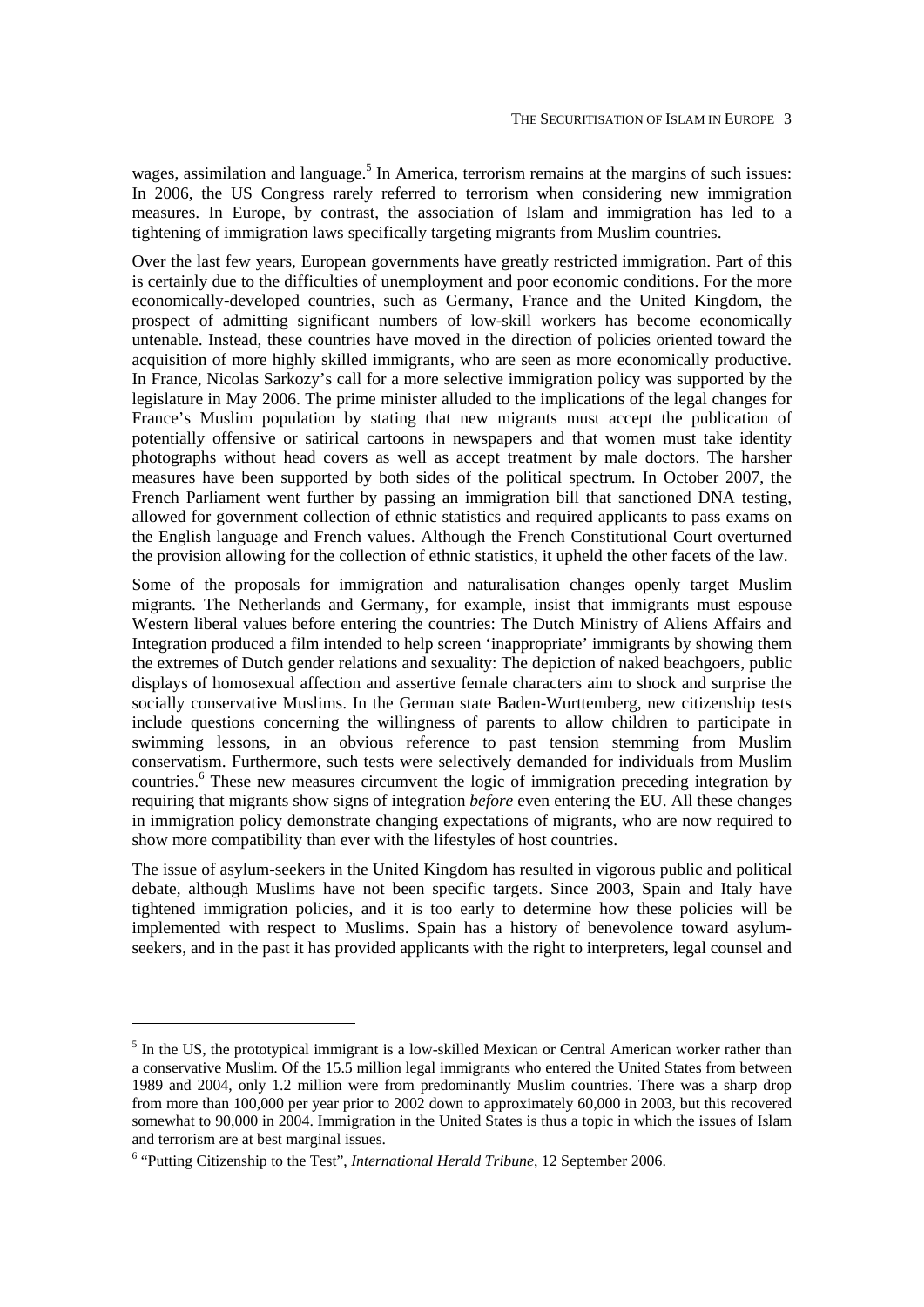1

other assistance. The latest measures of restricting immigration, however, have caused human rights groups to criticise the reduced rights of asylum-seekers.<sup>7</sup>

The focus groups that we conducted among Muslims revealed that the migrants view their religion as a major source of discrimination and exclusion codified in new immigration policies. Most of the Muslims interviewed said that the perception of Muslim migrants as 'foreign' greatly affected their capacity to act as legitimate social or religious actors. This externalisation of their condition creates frustration among the new generations born or educated in Europe.

#### **2. Hardening of the national discourse on immigration**

In Europe, the pressure caused by increasing immigrant populations and the erosion of national boundaries through the transnational force of the European Union have led to a rising incidence of nationalist rhetoric and an essentialising approach to identity.

Anti-immigrant sentiment is common in many countries facing the difficulties of integrating culturally diverse populations. However, in European countries, this can degenerate into what can be termed more accurately 'Islamophobia.'. Because immigration introduces such a large proportion of Muslims into Europe, the anti-immigrant rhetoric of extreme right-wing parties has become markedly anti-Muslim. The French National Front has adopted an electoral strategy that associates Islam with terrorism. Jean-Marie Le Pen described the potential radicalisation of Muslim immigrants in terms that implicated him for inciting hatred, $\delta$  but his party still came in second in the 2002 French election. Germany's Deputy Interior Minister August Hanning only worsened this fear by telling citizens that the government believes there are roughly 700 German citizens involved in Islamic extremist movements.<sup>9</sup> Since then, the term *leitkultur*, which refers to a European cultural sphere and had been taboo for many years, returned to the vernacular and can now be employed approvingly by members of the centre-right. Even in Italy, the Lega Nord has adopted anti-Muslim rhetoric, deploying slightly modified versions of traditional anti-Semitic devices as weapons against Islam. In the UK, Tony Blair's government criminalised condoning terrorism in speeches both at home and abroad.<sup>10</sup> Both Muslims and non-Muslims alike fear that the label 'terrorist' is being used to criminalise what they consider resistance or liberation movements. The definition of terrorism is, after all, highly controversial, and results from political decisions more than from objective facts concerning movements or groups. In many European countries, it has become acceptable to associate Muslim immigration and the potential for terrorism.

The changing political stance toward terrorism is far-reaching, but perhaps the most dramatic change has been in the political culture of the Netherlands, where violence and death threats have become increasingly common in an acrimonious debate. Ideas surfacing in the public debate now have called for the deportation of second generation Moroccans, a ban on gender segregated mosques and even the prohibition of Islam itself. Anti-Islamic discourse has become a staple of political discourse in the Netherlands: Pym Fortuyn had openly criticised Islam in inflammatory terms prior to his assassination in 2002, and his party continued to run on a

<sup>&</sup>lt;sup>7</sup> "Human Rights in the OSCE Region: Europe, Central Asia and North America, Report 2006", International Helsinki Federation for Human Rights, 8 June 2006.

<sup>&</sup>lt;sup>8</sup> "Country Profile: France", Euro-Islam.info, an active network of researchers and scholars who conduct comparative research on Islam and Muslims in the West and sponsored by GSRL Paris/CNRS France and Harvard University (available at http://www.euro-islam.info). 9

<sup>&</sup>lt;sup>9</sup> "Hundreds of potential terrorists live in Germany, official says", Euro-Islam.info (available at http://www.euro-islam.info/2008/11/01/hundreds-of-potential-terrorists-live-in-germany-official-says/). 10 "Fears over 'condoning attacks' law", *The* Independent, 9 July 2005.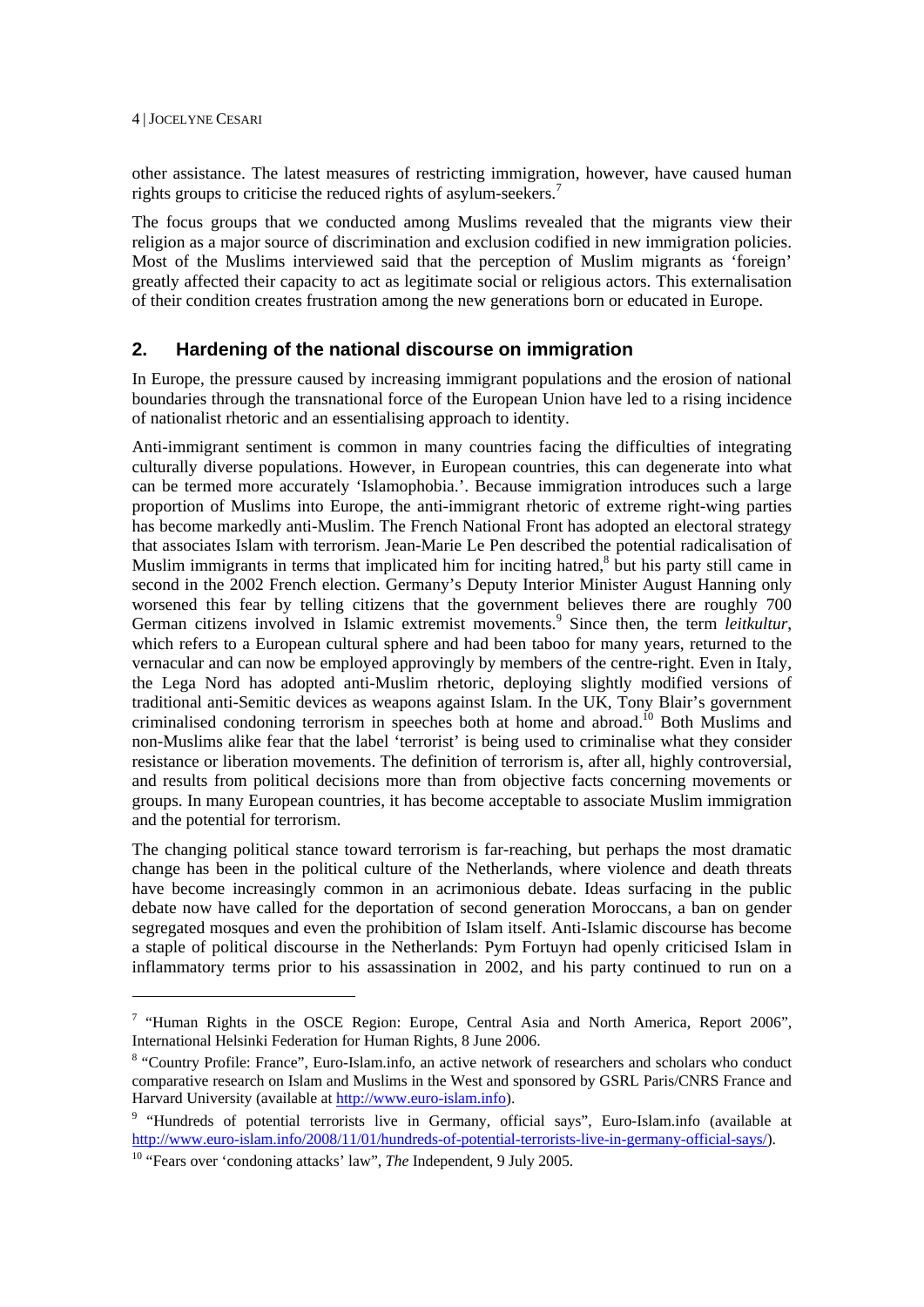platform of tougher measures against non-assimilating integrants after his death. The Dutch filmmaker Theo van Gogh also openly opposed Muslim immigration to the Netherlands, and his assassination in 2004 sparked riots that continued for the entire month of November. These political changes in the Netherlands reflect a general trend across Europe in which making anti-Muslim and anti-immigrant statements in politics is now commonplace.

Two other trends in the political discourse are worth mentioning. First, a distinction between radical, 'bad' Islam and law-abiding, 'good' Islam has become a common political framing. The fact that Muslims must be named as good or law-abiding means that there is an underlying assumption that Islam is a potential menace to society. The second trend has been the usage of Muslim spokespeople to criticise Islam and Muslims. As members of the minority, these spokespeople can voice criticisms that would seem unduly harsh from the majority population. Probably the most celebrated of these is Ayaan Hirsi Ali, a Dutch legislator born in Somalia, who is often described as an expert on Islam and thus a plausible critic. Hirsi Ali switched her political allegiance from left to right as her prominence in this debate increased. She has declared even moderate forms of Islam fundamentally incompatible with liberal democracy and called the prophet Muhammad a 'pedophile' and a 'perverse tyrant'. Her Muslim origin lends her opinions a form of legitimacy that is denied to non-Muslim critics of Islam.

The difficulties of integrating Muslims into national societies have led many to question the merits of multiculturalism. The prevailing sentiment in European societies favours the rejection of cultural differences. Although an increase in religious diversity is a key issue, the status of cultural diversity is also at stake: As Muslim immigration to Europe increased, a specific integration process was also designed, distinct from the older systems such as regionalism in the UK or pillars in the Netherlands. Initially, the concept of multiculturalism "connoted compromise, interdependence, [and] a relativising universalism" expected to lead to an "intercultural community". Over time, however, it began to seem more that multiculturalism meant an institutionalisation of difference, with "autonomous cultural discourses and separated interactional communities".<sup>11</sup>

In the United Kingdom, the shock of the 7 July subway attacks by 'homegrown bombers' led to increased questioning of the entire possibility of cultural difference. The consensus was that Muslims must become more like some abstractly-defined, ideal British citizen. However, this debate began earlier: The Rushdie Affair of 1988 in particular created the conditions for a critique of public culture. Before this incident, integration had been seen as the adjustment of minorities to the dominant society; after the Rushdie affair, it was understood to be a mutual process that would also transform the majority population.<sup>12</sup> Muslim leaders campaigned for the extension of the blasphemy law, previously oriented towards the Anglican Church, to Islam as well, creating an ongoing debate in British society that continues to this day. As a counterpoint to its new laws on terrorism and political radicalism, the Blair government pushed for the criminalisation of incitement to religious hatred, but the House of Lords restricted the application of the law, limiting it to threatening language rather than the broader rules on insults and abuse desired by the government. Despite the continuing efforts of the Blair government, Parliament maintained the weaker provisions, specifically prohibiting only intentionally threatening words.

<sup>&</sup>lt;sup>11</sup> Jeffrey C. Alexander, "Theorizing the 'Modes of Incorporation': Assimilation, Hyphenation, and Multiculturalism as Varieties of Civil Participation", *Sociological Theory,* Vol. 19, No. 3, 2001.

<sup>&</sup>lt;sup>12</sup> Bhikhu Parekh, "Integrating Minorities", in Tessa Blackstone, Bhikhu Parekh and Peter Sanders (eds), *Race Relations in Britain, A Developing Agenda*, London: Routledge, 1998.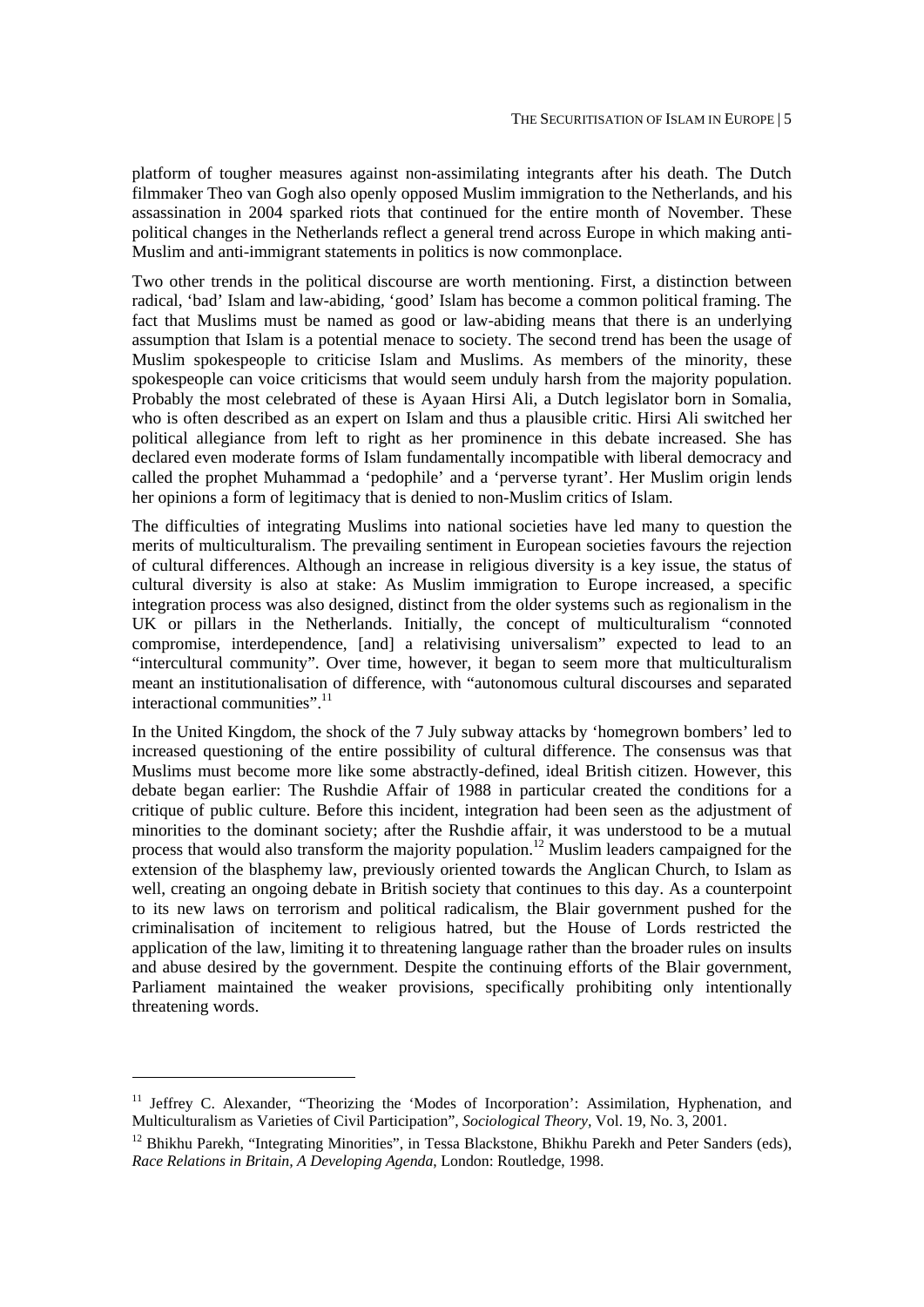In the Netherlands, multiculturalism was the explicit policy of the government since its inception in the mid-1980s.<sup>13</sup> However, since the 1990s, immigrant and minority incorporation policies have placed much greater emphasis on cultural assimilation. 'Good citizenship' and 'civic integration' became important new policy goals. Minorities were expected to assimilate into the dominant public culture and to maintain any divergent practices in the private sphere. The 1998 Law on the Civic Integration of Newcomers made integration courses compulsory. As part of the continuing debate, there was a parliamentary commission on Dutch Integration policies in 2004.14 Although the report had some optimistic conclusions, multiculturalism is viewed as a failure in the eyes of the general public. The late Pim Fortuyn made this argument best when he claimed that Muslims were undermining the traditional liberalism of Dutch culture.

A fundamental tenet of French political society is the republican ideal that downplays ethnic and cultural differences. However, faced with the difficulties of integrating its sizable minority population, France has moved towards a pluralist conception that advocates positive discrimination. In 2001, the Constitutional Council recognised that sometimes difference must be recognised in the pursuit of true equality. One solution has been to make nominal distinctions on a territorial rather than ethnic basis, so the ideal of individual equality can be maintained; priority zones for education are a manifestation of this policy. The creation of the state organisation the Muslim Council in 2003 can also be seen as an attempt to integrate immigrant populations, as can the creation of a Ministry for Equal Opportunities in 2006.

The trend of identifying cultural practices defined or perceived as Islamic has emerged throughout Europe recently. For example, a German judge was ready to deny a case of domestic violence to a Muslim wife since, the judge believed, Islamic marriages condone such actions. Similarly, in France, a judge conceded to grant divorce on the husband's claim that his wife was not a virgin at the time of their wedding. Such cases have raised protests from Muslim organisations, as well as feminist and human rights groups, because they lead to a discrimination of Muslims based on recognition of diversity. Muslims decry these actions for a variety of reasons – some argue that a French judge is not sufficiently educated in Islamic law to rule on issues of personal status, while others condemn the French court for interpreting Islam law. The latter opinion stems from the belief that France is a secular state and that French Muslims ought to have the same constitutional and legal protections granted to French non-Muslims. These changes demonstrate that in the last ten years, the discourse on cultural accommodation has been increasingly linked with religious issues.

### **3. The challenge of accommodating Islam**

1

Although there is a tradition of religious freedom across Western Europe, Muslims have encountered difficulties in practicing their faith. Country reports indicate that most of the nations in this study have tried adjusting to the practices of Islam. However, they have done so largely within legal and social frameworks intended to accommodate Christianity, rather than Islam. In particular, Germany and France have faced difficulty accommodating women's head and face covering, or the *hijab*, which is interpreted as a political rather than religious practice. Attempts to build mosques often face resistance from local communities. There have also been particular problems with extending the practice of religious instruction in public schools to

<sup>&</sup>lt;sup>13</sup> Jonathan van Selm. "The Netherlands: Tolerance under Pressure", Migration Policy Institute, Washington, D.C., 2003.

<sup>&</sup>lt;sup>14</sup> See Parliamentary Inquiry Committee (Tijdelijke Commissie Onderzoek Integratiebeleid), 5 volumes, 2004.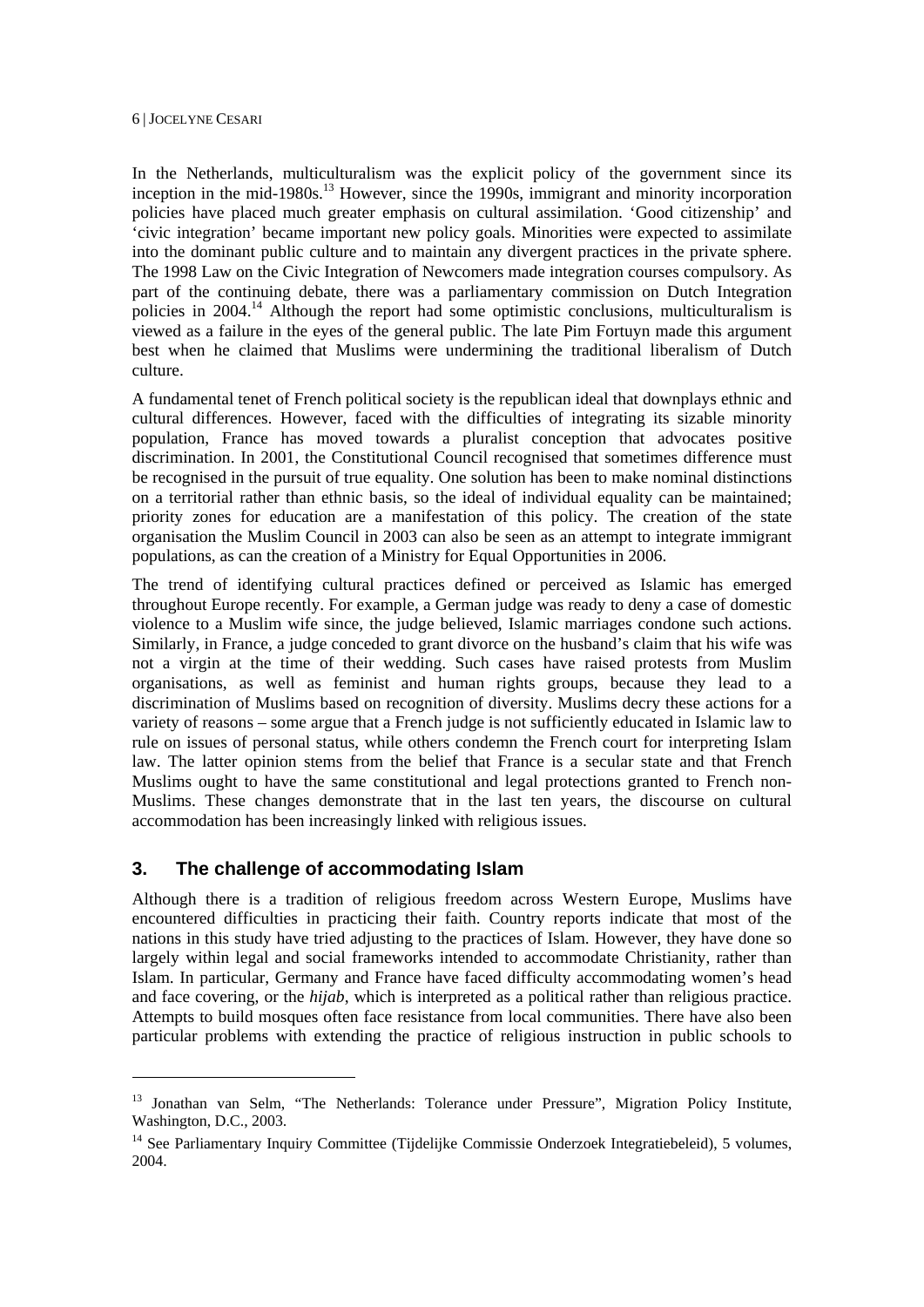Muslims. The other significant problem has been the fear of international terrorism, which is associated with conservative and radical imams in domestic contexts.

Policies on the *hijab* are often implied in broader laws, such as the French ban on religious symbols in public schools, but they are still widely understood by Muslims as restrictions targeting Islam. The case is different in Germany, where the *hijab* is allowed for public school students but may be banned for public school teachers. In July 1998, the Minister of Baden-Württemberg upheld the decision made by a Stuttgart school not to recruit a Muslim woman as a teacher because she wore a veil. The Minister declared that in Islam the *hijab* is a political symbol of female submission rather than an actual religious requirement.<sup>15</sup> Since then, discussion on the legitimacy of the *hijab* has grown even more polemical: A Federal Constitutional Court decision of 2003 acknowledged the right of German states to enact bans on *hijab*, prompting seven German states to declare their support for legislation barring teachers from wearing the headscarf.<sup>16</sup> In late March 2004, the regional government in Berlin agreed to ban all religious symbols for civil servants, and a month later, the southern state of Baden**-**Württemberg became the first German state to ban teachers from wearing the *hijab*, setting a precedent for another five states to enact similar bans. However, the July 2006 ruling of a Baden**-**Württemberg Court has impeded the trend by rejecting the state's ban as discriminatory against Muslims, since veiled Catholic nuns were not forbidden to teach in the state's schools. $<sup>1</sup>$ </sup>

The construction of mosques is often opposed with pragmatic complaints about traffic and noise, but as the church bells ring across European cities, it seems inevitable that Muslims will see these kinds of complaints as Islamophobic in nature. In Spain, the threat of terrorism has been deployed in campaigns against mosques in a way that it had not been prior to the Islamist international terrorism of recent years. After the attacks of March 2004 in Spain, a new mosque in Sevilla faced significant problems as its site was vandalised and local community members organised a slaughter of pigs on the grounds. Reports of these problems have also been noted in the Netherlands, France and Germany.

In the countries that provide religious education in public schools, there have been ongoing problems. Part of the debate is due to the lack of an official hierarchical clergy that can speak for Muslims as a whole: Accustomed to the organisation of European Christian churches, negotiations stall when Muslims cannot find representatives acceptable both to the community and to the state. This has been a particular problem in Germany in light of controversies over the unwillingness of some Muslim girls to participate in physical education in the public schools. In Spain, the problem was assumed solved in the 1990s when the state came to an agreement for the provision of classes by Muslim teachers in the schools. However, in practice, the programme has not been implemented in many places. In the wild rhetorical climate of contemporary Dutch politics, extreme ideas, such as banning Muslim schools, have been proposed.

Across Europe, concerns regarding radical preaching in mosques have led to restrictive measures on the practice of Islam. For example, after the attacks of March 2004, the Spanish Minister of the Interior proposed a law to control the sermons of *imam*. The proposal was greeted with mixed reviews; it was denounced by the president of the Islamic Commission of Spain, Mansur Escudero, but welcomed by the Maghrebi union. Both France and the

<sup>&</sup>lt;sup>15</sup> Germany Country Report on Human Rights Practices 1998, US Department of State, 1998.

<sup>&</sup>lt;sup>16</sup> "Seven German States Back Hijab Ban, Eight Refuse", IslamOnline.Net and News Agencies (http://www.islamonline.net/English/News/2003-10/11/article08.shtml).

 $17$  Although the Federal Administrative Court had ruled in 2004 that such legislation did in fact apply to nuns.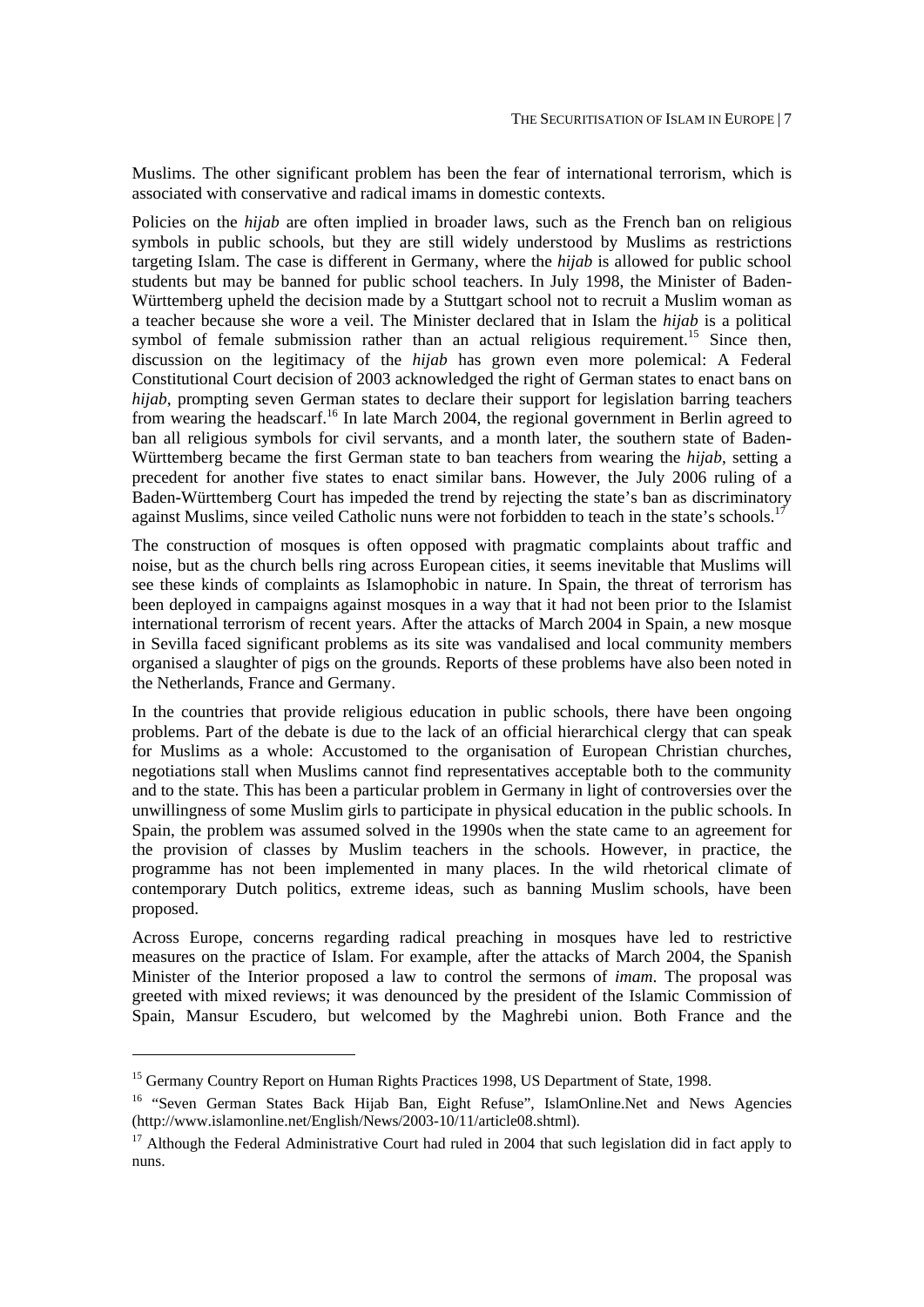#### 8 | JOCELYNE CESARI

Netherlands have since deported *imam* for radical speeches. If the *imam* were inciting terrorism, it might have been simple law enforcement, but the punishment has been extended to cases where the primary complaint is about attitudes towards women. In this way, the legal accommodation of Islam is only one aspect of the current tension between Islam and European secularism.

Western European states tend to consider faith misplaced and illegitimate within the civic context. The idea that religion cannot play a role in the general well-being of societies – a mark of the secularised mind  $-$  is, in fact, common throughout all of Europe, despite differences among the national contracts between states and organised religions. It is important to note here the existence of non-Muslim religious groups that question tenets of mainstream secularism. In Germany, for example, Christian values in the public sphere have been debated, while the display of a crucifix in an Italian classroom has sparked controversy in Southern Europe. However, the main strands of public culture in the political, media and intellectual spheres are highly secularised, and they tend to ignore religious dimensions and references that are still meaningful to some segments of society. The implication of secularism is that the various manifestations of Islam in Europe have become troublesome, or even unacceptable. The *hijab* controversy, the cartoon crisis and the Rushdie affair shed light on the tension between Islamic claims and European conceptions of secularism. In this ideological struggle, media and intellectuals play a major role, best illustrated by the cartoon crisis.

Paradoxically, the focus groups conducted in Paris, London, Amsterdam and Berlin in 2008-09 concluded that the 500 Muslims of diverse ethnic backgrounds are willing to make accommodations in their practices to fit into Western society. Nearly all of the focus groups showed great adaptability and complexity in defining what it meant to 'be Muslim'. When answering direct questions about what makes a person a Muslim, or which aspects of Islam are most important for Muslims, respondents tended to immediately answer by referring to the 'five pillars'. However, when pressed to elaborate, the category 'Muslim' was increasingly identified with more general qualities such as 'being a good person' or 'being tolerant'. Islam was often identified as a way of life. In fact, most, if not all, of the respondents refused to draw a line between being a 'practicing Muslim' and just 'being Muslim'. In other words, someone who does not pray or perform all of the practices and rituals of Islam was still considered Muslim. Here it became evident that there is a strong and widespread notion of Muslim culture that seems to override the more circumscribed definition of 'being Muslim'.

Supplementing this conclusion, the following exchange was typical: [Translation]

[ - Yes, it's more of a mindset, it's more believing in God, uh.... it's related to the relationships one can have with other, values too,...

- Yes, such as?

-Tolerance, solidarity and that kind of thing, it's more in relationship to other people.

- So, for you, religion is more in relationships with others and less in [religious] traditions?

- That's it]

Respondents tended to answer an open-ended question about "what it means to be Muslim", "defining Muslim" or "what qualities do you consider to be Muslim" in one of two ways. The first was to list certain practices or key beliefs, such as belief in the prophet Muhammad or the performances of daily prayers. However, more often, the response would be to appeal to abstract qualities such as tolerance, respect for others, fairness and open mindedness. While this recourse to universals is perhaps less surprising in the French context than it would be elsewhere, it is nevertheless worth noting that such responses almost always overrode all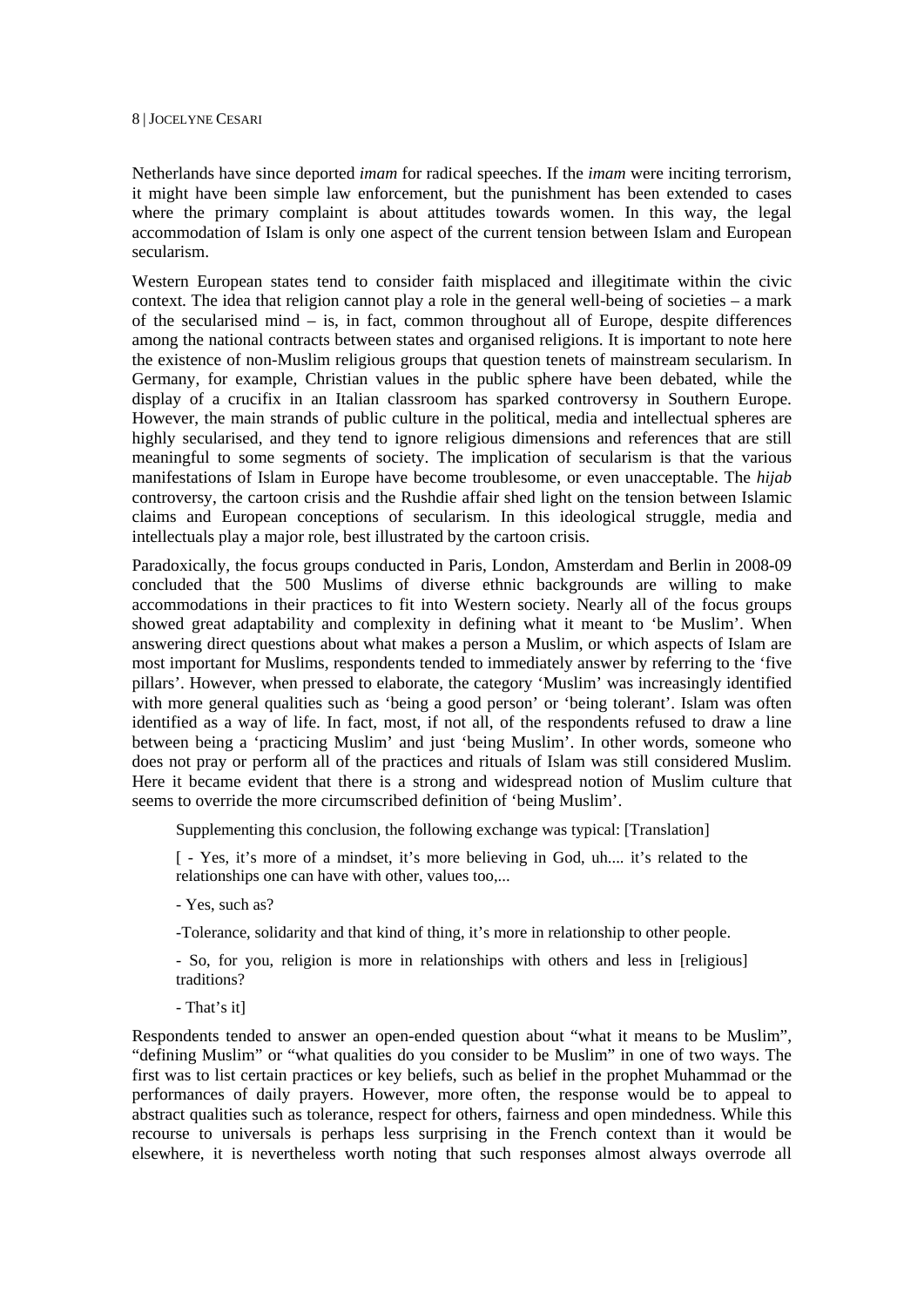discussion of practice or ritual. In other words, once a discussion of practice (pillars, dietary habits and mosque attendance) got under way, it almost always resolved itself with a general consensus that none of these practices made a Muslim and that a true Muslim was well intentioned and sincere in his embrace of the more universal positives we mentioned. In other words, even when asked to discuss Islam in terms of specific ritual practice, many respondents tended to abstract. The French subjects were, by and large, very uneasy with the supposition that strict adherence was the final word on who could and would not be considered a 'good Muslim' or even 'a Muslim' for that matter. (The references to Muslim culture or traditions were so ubiquitous that we had to create a code for it).

Another typical statement depicts the struggle between a broad definition of the 'Religion of Islam' and being Muslim through some sort of culture:

[to be Muslims, it is the religion of Islam, practicing or not practicing, on the cultural and the civilisational plane, me personally I'm not practicing but I am Muslim...I'm having a little trouble explaining myself.]

This flexibility extended to almost all rituals or practices. Most respondents were noncommittal about the necessity of prayer and prayer times. Many identified non-practicing Muslims as Muslims nonetheless. While almost everyone agreed to the importance of practices such as prayer, this practice was usually voiced in the language of motivations, for example "I will try" or "in the future I will". Women, when talking of the *hijab*, frequently stated that they did "not yet" wear the *hijab*, but hoped to do so one day. For example, echoing sentiment from other groups, one participant said, "If a person says 'I believe in that but I am not ready to follow it just yet', then that is to a certain extent fine, as long as they are working on it."18 Again, what is important to note for future survey creation is the fact that these same people, when asked specifically, would list the five pillars as the essential elements of Islam for new Muslims.

#### **4. Muslims are part of the underclass of Europe**

Because European Muslims tend to be socio-economically marginalised, much of the discrimination against them may be due to their class situation rather than their religion. Religion and discrimination may also interact in the formation of 'class', especially in the formation of underprivileged classes of British Asian Muslims or French North African Muslims.<sup>19</sup> According to a 2003 report by the European Monitoring Centre on Racism and Xenophobia (EUMC) on employment,<sup>20</sup> Pakistanis and Bangladeshis in the UK had unemployment rates higher than 20%, compared to only 6% in the broader population. Immigrants in general had a 13% unemployment rate. In Germany, the unemployment rate in the Turkish community stood at 21%, in contrast to the national rate of only 8%. Nationality statistics were unavailable for France, but immigrants had a 22% unemployment rate, compared to 13% for the country as a whole. Immigrant unemployment rates tend to be at least twice that of native-born workers. In the Netherlands, non-Western immigrants had an unemployment rate of 9%, Western immigrants 4% and native-born Dutch 3%. In Spain, the numbers were closer, while in Italy migrants had only a 7% unemployment rate compared to 11% the broader population.

<sup>18</sup> London, Bangladesh co-ed.

<sup>&</sup>lt;sup>19</sup> Tariq Modood, "The Place of Muslims in British Secular Multiculturalism", in Nezar Alsayyad and Manuel Castells *(eds), Muslim Europe or Euro-Islam: Politics, Culture and Citizenship in the Age of Globalization,* Lanham, MD: Lexington Books, 2002 and Jocelyne Cesari, *When Islam and Democracy Meet: Muslims in Europe and in the United States*, New York: Palgrave Macmillan, 2004.

 $20$  "Comparative Report: Migrants, Minorities, and Employment", EUMC, October 2003.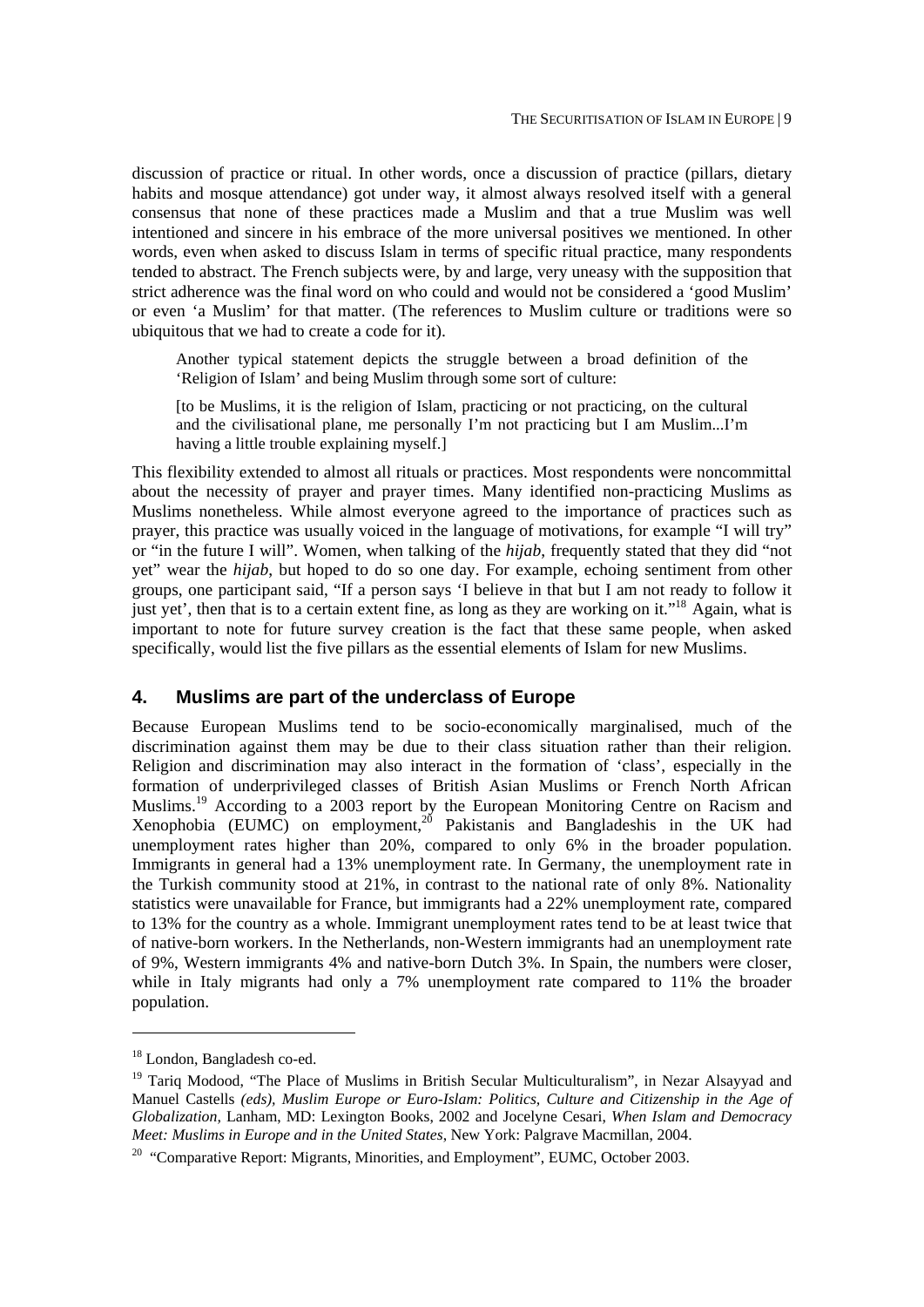In France, Spain, Germany and the Netherlands, OECD data shows that individuals with ancestry from majority Muslim countries have substantially lower educational success, while they are more equivalent in Italy and the United Kingdom. In Germany, about 70% of those with ancestry in majority Muslim countries have secondary education or less, while this is true for only about 25% of the rest of the population. Only 5% have advanced degrees, compared to 19% of the broader population. In France, 56% of those with ancestry in majority Muslim countries have secondary education or less, compared to 46% in the broader population. Higher degrees are more equally distributed in France. In Spain, 76% of those with ancestry in majority Muslim countries have less than a secondary education, compared to 63% for others, while only 11% have advanced degrees, relative to 20% nation-wide. The Netherlands' numbers are divergent as well, with 50%of those of Muslim ancestry having less than secondary education, with the balance going the other way in advanced degrees – 31-20%. In Italy, the numbers are roughly equal among the wider population. In the United Kingdom, the statistics are also relatively equal, although this conceals the difficulties facing those of Pakistani and Bangladeshi heritage.

The European Monitoring Centre on Racism and Xenophobia (EUMC) released a report in 2006 on housing<sup>21</sup> showing that, although there have been some improvements, immigrants routinely have poorer housing facilities and are sometimes subject to exclusionary violence.<sup>22</sup> In Germany, the report states that minorities clearly live in spatially segregated areas with poorer quality housing. The problem has been recognised by the government in Spain, which is taking action to increase public support for housing. France is in a similar situation, although there is a more particular difficulty with declining conditions in the stock of public housing. In Italy, responsibility for housing laws is distributed at various levels, with the resulting patchwork being difficult to analyse, although there is consensus that housing availability is generally more difficult for immigrants. In the Netherlands, although there have been reports of exclusionary violence, the best evidence available suggests that state policy on housing has benefited Muslims fairly well. The United Kingdom, in particular, has offered effective support for public housing and more effective anti-discrimination initiatives. Even so, those of Pakistani and Bangladeshi extraction, comprising the majority of British Muslim, live in much poorer conditions than the average Briton, with over two-thirds living in low-income households.<sup>23</sup> Nearly a quarter live in overcrowded houses, compared to just  $2\%$  of white Britons.<sup>24</sup>

### **5. Securitisation of Islam**

-

In response to the recent threat of 'Islamic' terrorism, European states have restructured and strengthened their security and anti-terrorism laws while placing further restrictions on immigration. Terrorism can no longer be characterised as foreign or domestic; rather, it is transnational. If international terrorists based in foreign countries are recruiting among the disaffected populations of Europe, then European states face a simultaneous internal and external security threat. Europe's connect with terrorism should not be understated: The

<sup>&</sup>lt;sup>21</sup> "National Analytical Study on Housing (Country Reports)", EUMC, January 2006.

 $22$  The situation in Europe sharply contrasts to that in the United States, where Muslims tend to have higher education and income levels than the non-Muslim population. Although exact information on American Muslims is difficult to obtain, Zogby International Polling surveys from 2001 and 2004 show that more than half of American Muslims earn at least \$50,000 per year relative to a nationwide average of \$43,000. Education levels are also higher among American Muslims than the population as a whole.

<sup>&</sup>lt;sup>23</sup> Household below Average Income Series, UK Department of Work and Pensions, 2003.

<sup>&</sup>lt;sup>24</sup> Malcolm Harrison and Deborah Phillips, "Housing and Black and Minority Ethnic Communities: Review of the evidence base", Office of the Deputy Prime Minister, London, 2003.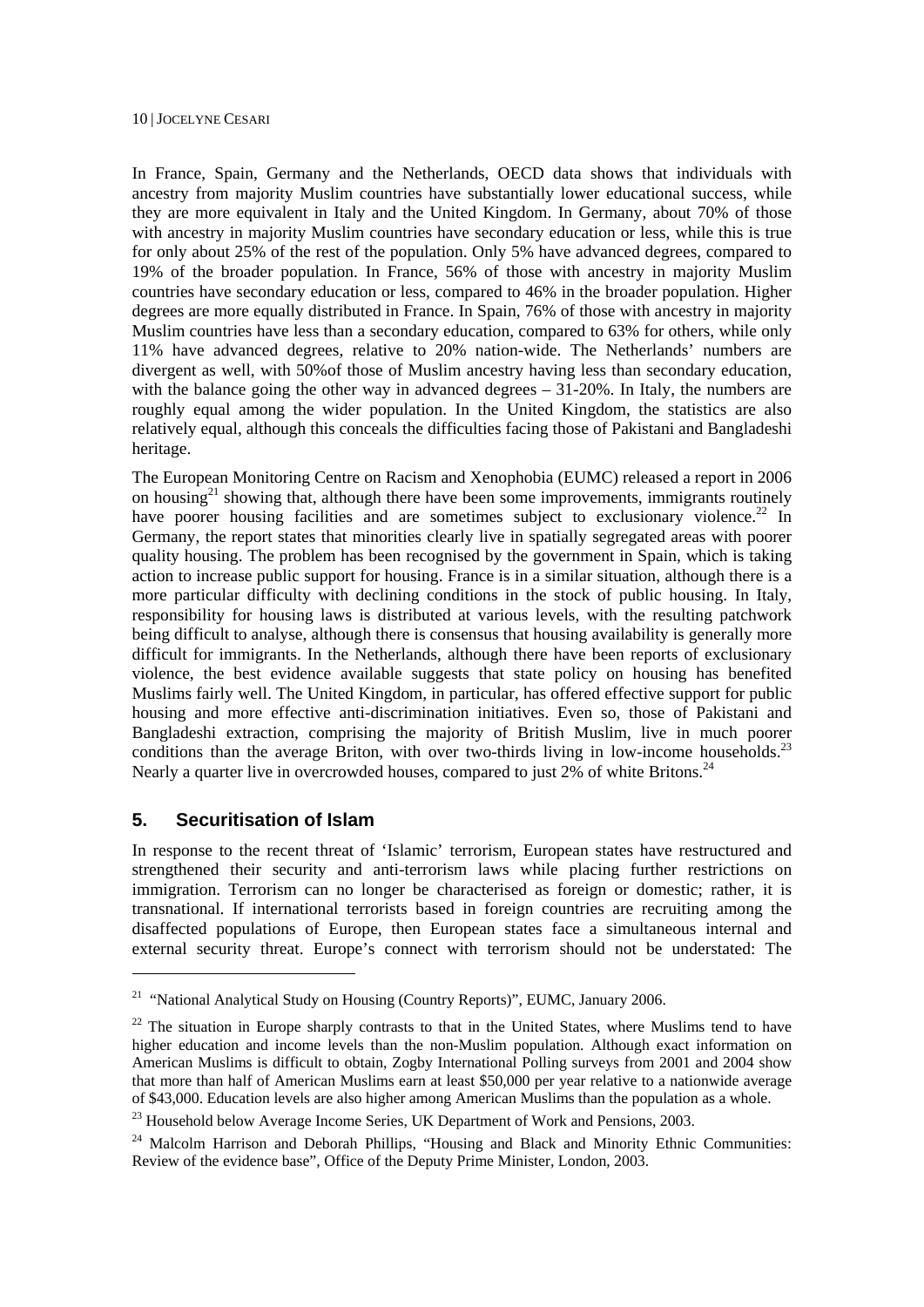September  $11<sup>th</sup>$  plots were partially planned in Hamburg, and there were at least 20 Europeans among the individuals imprisoned by the United States in Guantanamo Bay.<sup>25</sup> Since  $9/11$ , EU states have arrested more than 20 times the number of terrorist suspects as the United States.<sup>26</sup> Because of this connection, European Muslims are often viewed as 'foreign enemies', a classification that implies a much lower level of legal and social rights and privileges.

In all European countries, laws expanded the powers of the state to deal more harshly with potential threats associated with Muslim immigration. In France, the 2001 Law on Everyday Security expanded police powers by permitting officials to stop vehicles, search unoccupied premises and monitor or record electronic transactions without notice as part of anti-terrorism investigations. A new French immigration law in 2003 made it substantially easier to deport individuals who "committed acts justifying a criminal trial" or whose behaviour "threatens public order", along with increased penalties for illegal immigration, more temporary detention centres and new limits on family reunification. Germany developed wholly new policies in the year after 9/11: in addition to many of France's expanded police powers, the laws permit the banning of religious groups that threaten democratic order; unrestricted police access to financial records, electronic and postal communications and most forms of transportation records; and the use of a previously controversial data-mining search method called the 'gridsearch'. In the United Kingdom, Parliament passed a new Anti-Terrorism, Crime and Security Bill that stipulated the indefinite detention of foreign nationals considered unsafe to deport to their country of origin and even permits detention in the anticipation of violence rather than response. It also called for the freezing and confiscation of funds associated with terrorism or proscribed groups, as well as requiring that individuals not associate with suspected terrorists or organisations but report any suspicions to the police. A study by the Institute of Race Relations  $\overline{(IRR)}^{27}$  suggests that the anti-terrorism statutes have been invoked overwhelmingly against Muslim defendants. All of these policies seem to have a disproportionate effect on Muslims.

Other countries' responses were more subtle yet still responded to the perceived threat of terrorism caused by immigration. Spain was one of the few European nations that did not significantly change its security and anti-terrorism laws, but preventive detention of alleged conspirators increased dramatically. Spanish immigration laws have strengthened restrictions on the entrance of 'undesirable' foreigners, and the ability of foreign nationals to exercise basic rights such as that of assembly was restricted. Similarly, Italian immigration law, which had been somewhat disorganised prior to the Bossi-Fini law of 2002, now tightly controls the entry and residency of immigrants, mandates harsher penalties for illegal immigration, called for the creation of more detention centres and limits family reunification. The Netherlands has plans to legally weaken the protection provided against the search of mosques and to introduce searches outside of databases to profile suspects. After much debate, the Dutch have developed immigration policies emphasising the assimilation of immigrants into a common set of values. This departs from the Netherlands' previous focus on multiculturalism. In 2001, the Netherlands passed an Aliens Act aimed at reducing the number of accepted asylum-seekers. This policy has been successful, and asylum requests have now dropped to one-quarter of their previous number.

Policy changes have made the general public suspicious of Muslims, but terrorism does not stem solely from Islamic radicalism. For instance, both Spain and France have arrested far more

<sup>25</sup> Timothy M. Savage, "Europe and Islam: Crescent Waxing, Cultures Clashing", *Washington Quarterly*, Vol. 27, No. 3, 2004.

 $26$  Cesari (2004), op. cit.

 $27$  Arun Kundnani, "Stop and Search: Police Step up Targeting of Blacks and Asians", Institute of Race Relations (IRR), London, 26 March 2003.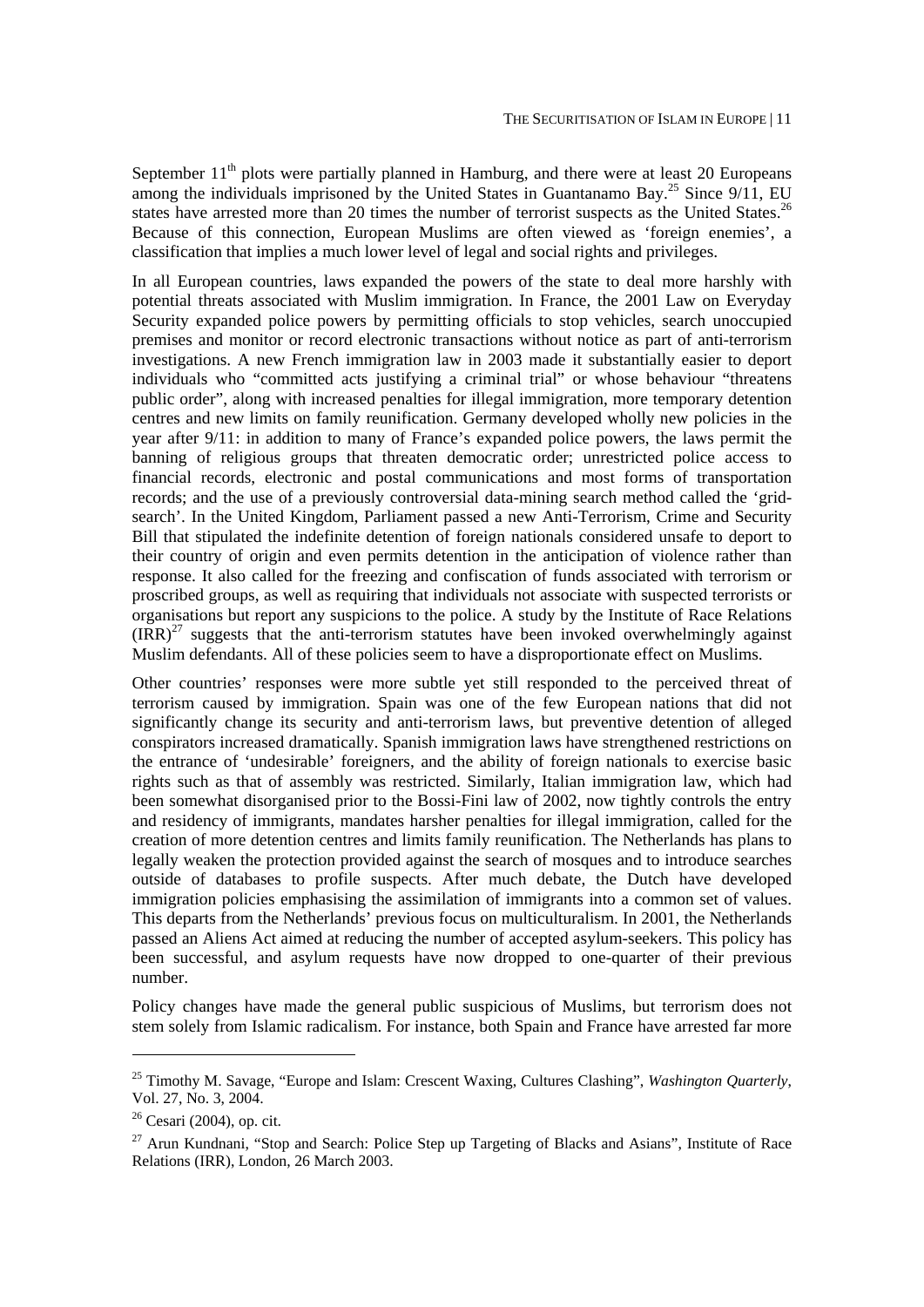Basque nationalists than Islamists. Of the 358 inmates accused of terrorism in France, only 94 are radical Muslims, while the largest contingent of 159 is composed of Basques. Indeed, we can conclude that legal responses to terrorism and immigration have caused three major effects on Muslims in Europe: increased surveillance and police activity, banning of groups and the deportation of radicals.

These policies effectively restrain the civil liberties of Muslim migrants. As a result of the British law criminalising indirect incitement or glorification of terrorism, a number of formerly legal groups have been banned. The EUMC reports that the new surveillance and search laws have disproportionately been used against those of South Asian ancestry and that the special legal authority for terrorism-related cases has been used for other crimes such as credit card fraud. In Germany, a number of organisations were also banned, mosques faced searches with little justification and a new data-mining technique was instituted for formerly private personal records to identify the 'quiet' radicals. Although Spain has not gone nearly as far in its suspension of liberties, the government has detained a number of Muslims for periods of time using a policy many believe is oriented towards improving relations with the United States in the aftermath of the Spanish military evacuation of Iraq. The disproportionate effect of these laws on Muslims may engender resentment and misunderstandings among the Muslim immigrants.

### **6. Conclusion: Coming to terms with Islam without Islamophobia**

Despite the aforementioned political, social and academic discourse, efforts to combat discrimination against Muslims are underway in European countries. These plans concern not only the economic arena, but also cultural and religious matters. There has been an increase in state initiatives to protect Muslim rights in various domains; these include the new French Ministry of Equal Opportunity and recent legislation against hate speech in the United Kingdom. Muslims have been strengthening their own organisations in an effort to keep records of hate-based incidents and to push for helpful policies, as with the establishment of the Islamic Anti-Defamation League of Italy in 2005. There have also been numerous efforts at interfaith dialogue between Muslims and Christians. Much of the debate over these issues has been about the extension of rights and protection already offered to other groups, especially Jews, but not yet applied to the situation of Muslims.

In Germany, state-led initiatives have been minimal, but Muslim organisations and interfaith dialogue have become particularly active. The Christlich-Islamische Gesellschaft, a new national organisation that sponsors interfaith dialogues, has opened local chapters in cities across Germany. The Muslim organisation Deutsches Islamforum attempts to document and battle anti-Muslim tendencies in society. One of its main focuses has been to mediate between Muslim leaders and authority figures to peaceably defuse conflicts. In addition, the Central Council of German Muslims has declared 3 October, the day of German reunification, an annual Open Mosque Day, in which other members of the community are invited to visit mosques in an effort to encourage dialogue.

Spain and the Netherlands have ongoing state-level attempts to battle racism and xenophobia in their respective societies. In 2006, the Spanish state established an advisory council to work on questions of immigrant integration. Later that year, a Spanish Observatory on Racism and Xenophobia was established in order to present reports and enable communication with likeminded national and international entities working to promote equality. The Netherlands established a Commission on Equal Treatment to help implement the Equal Treatment Law of 1994. There is also a National Bureau against Racial Discrimination established to provide expertise towards the prevention of racial discrimination. In response to the murder of Theo van Gogh in November 2004 and the burning of a mosque in Helden, the Dutch Minister of Aliens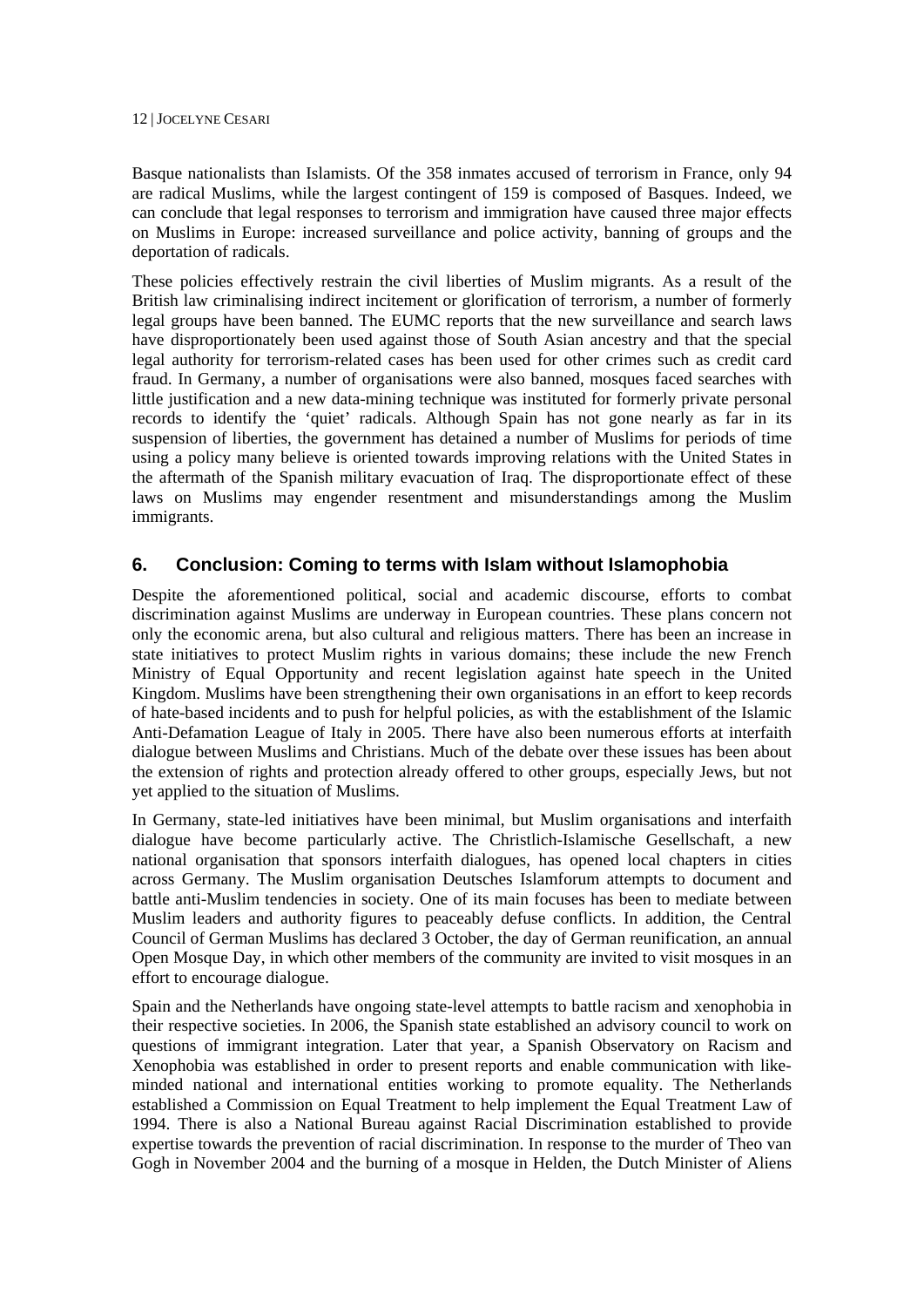Affairs and Integration Rita Verdonk established intervention teams to prevent further violence in Dutch cities.

The Rushdie affair of 1988 brought the issue of Islamophobia to the attention of the British public, and it has remained a constant in the UK ever since. In 1997, the Runnymede Trust, under government sponsorship, produced a report outlining the state of affairs and possible policy direction of the British government in response to widening public awareness and usage of the term Islamophobia. This led to many local initiatives against Islamophobia, including the cooperation between Southwark police and Muslim community members to track and handle the problem of backlash incidents against community members. There have also been joint efforts by community activist organisations, such as the campaign called "Islamophobia – Don't Suffer in Silence", which spearheaded a crime-reporting framework established by the ACPO, National Community Tension Team and the Muslim Safety Forum and the Islamic Human Rights Commission.28 In the public sphere, FAIR, or the Forum Against Islamophobia and Racism, has established itself as a prominent public voice urging integrated action. Another notable effort by a Muslim organisation is the Islam Awareness Week, which involves discussions, presentations and social and fundraising events nationwide. It was established in 1994, but has become more important following the terrorist attacks of September  $11<sup>th</sup>$ .

Paradoxically, all these efforts do not seem to facilitate an 'indigenisation' of Islam in all European societies. Islam is still seen as an alien and dangerous religion. Coming to terms with Islam would mean for Europeans to acknowledge their own restrictive conception of religion vis-à-vis civil society and citizenship. This would require a paradigm shift that Europe does not yet seem ready to accept.

#### **Recommendations to National Governments and the EU:**

In order to facilitate inclusion of Islam within public spheres of European countries, the few following measures could be taken:

- 1) *Change the portrayal of Islam in the discourse of politicians*: In this regard, the EU can have a crucial role in producing helpful materials and overall guidance. It also entails the development of new policies, especially in the educational and cultural domains.
- 2) *End the ghetto-isation of Islam*: Develop initiatives where Muslims are engaged in mainstream social issues and not only solicited about Islamic issues. Encouraging crosscultural civil society organisations will aid this process.
- 3) *Include Muslim groups in all public events where other religious and ethnic groups are invited.*
- 4) *Disentangle the discourse on Islam from international politics.*

- 5) *Increase opportunities for Islamic education*: Create and develop national and European resources for teaching Islam in culture and history curriculum.
- 6) *Increase opportunities for Arabic and Turkish language instruction within the mainstream curriculum of public schools.*

<sup>28</sup> For more information, see Islamic Human Rights Commission (http://www.ihrc.org).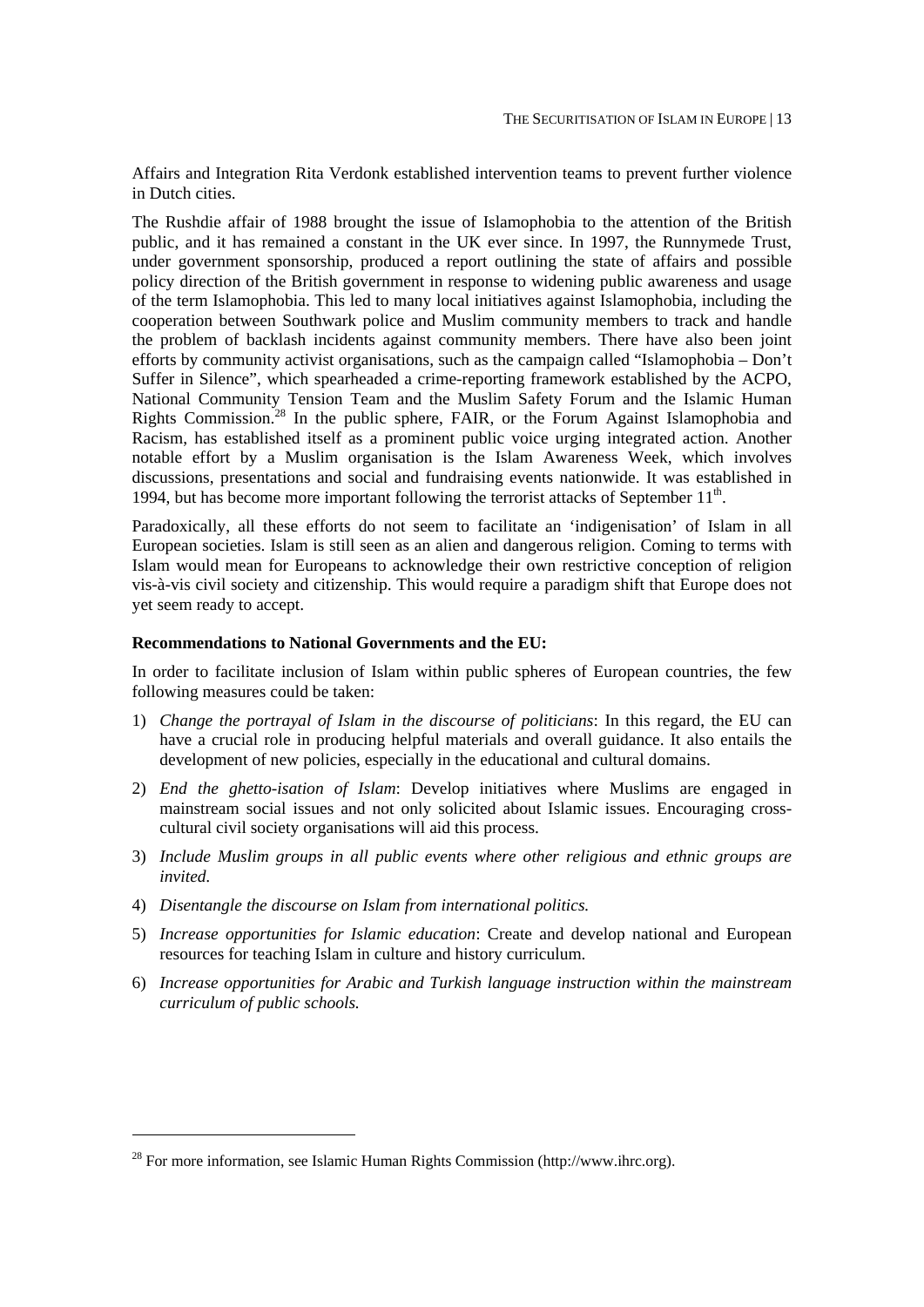"Country Profile: France", Euro-Islam.info (available at http://www.euro-islam.info).

"Fears over 'condoning attacks' law", *The* Independent, 9 July 2005.

"Hundreds of potential terrorists live in Germany, official says", Euro-Islam.info (available at http://www.euro-islam.info/2008/11/01/hundreds-of-potential-terrorists-live-in-germanyofficial-says/).

"Putting Citizenship to the Test", *International Herald Tribune*, 12 September 2006.

- "Seven German States Back Hijab Ban, Eight Refuse", IslamOnline.Net and News Agencies (http://www.islamonline.net/English/News/2003-10/11/article08.shtml).
- Alexander, Jeffrey C. (2001), "Theorizing the 'Modes of Incorporation': Assimilation, Hyphenation, and Multiculturalism as Varieties of Civil Participation", *Sociological Theory,* Vol. 19, No. 3.
- Asad, Talal (2003), "Secularism, Nation-State, Religion", in *Formations of the Secular: Christianity, Islam Modernity,* Stanford, CA: Stanford University Press.
- Cesari, Jocelyne (2004), *When Islam and Democracy Meet: Muslims in Europe and in the United States*, New York: Palgrave Macmillan.
- Cesari, Jocelyne (2008), *Muslims in Europe: Local and global conditions of integration in religion and democracy in Europe*, Van Leer Institute, Jerusalem.
- Germany Country Report on Human Rights Practices 1998, US Department of State, 1998.
- Harrison, Malcolm and Deborah Phillips (2003), "Housing and Black and Minority Ethnic Communities: Review of the evidence base", Office of the Deputy Prime Minister, London.
- Household below Average Income Series, UK Department of Work and Pensions, 2003.
- International Helsinki Federation for Human Rights (IHF) (2006), "Human Rights in the OSCE Region: Europe, Central Asia and North America, Report 2006", IHF, 8 June 2006.
- Kundnani, Arun (2003), "Stop and Search: Police Step up Targeting of Blacks and Asians", Institute of Race Relations (IRR), London, 26 March.
- Laustsen, Carsten Bagge and Ole Waever (2003), "In Defense of Religion, Sacred Reverent Objects for Securitisation", in Pavlos Hatzopoulos (ed.), *Religion in International Relations, the Return from Exile*, London: Palgrave.
- Modood, Tariq (2002), "The Place of Muslims in British Secular Multiculturalism", in Nezar Alsayyad and Manuel Castells (eds), *Muslim Europe or Euro-Islam: Politics, Culture and Citizenship in the Age of Globalization*, Lanham, MD: Lexington Books, 2002.
- Parekh, Bhikhu (1998), "Integrating Minorities", in Tessa Blackstone, Bhikhu Parekh and Peter Sanders (eds), *Race Relations in Britain, A Developing Agenda*, London: Routledge.
- Parliamentary Inquiry Committee (Tijdelijke Commissie Onderzoek Integratiebeleid), 5 volumes, 2004.
- Savage, Timothy M. (2004), "Europe and Islam: Crescent Waxing, Cultures Clashing", *Washington Quarterly*, Vol. 27, No. 3.
- van Selm, Jonathan (2003), "The Netherlands: Tolerance under Pressure", Migration Policy Institute, Washington, D.C.